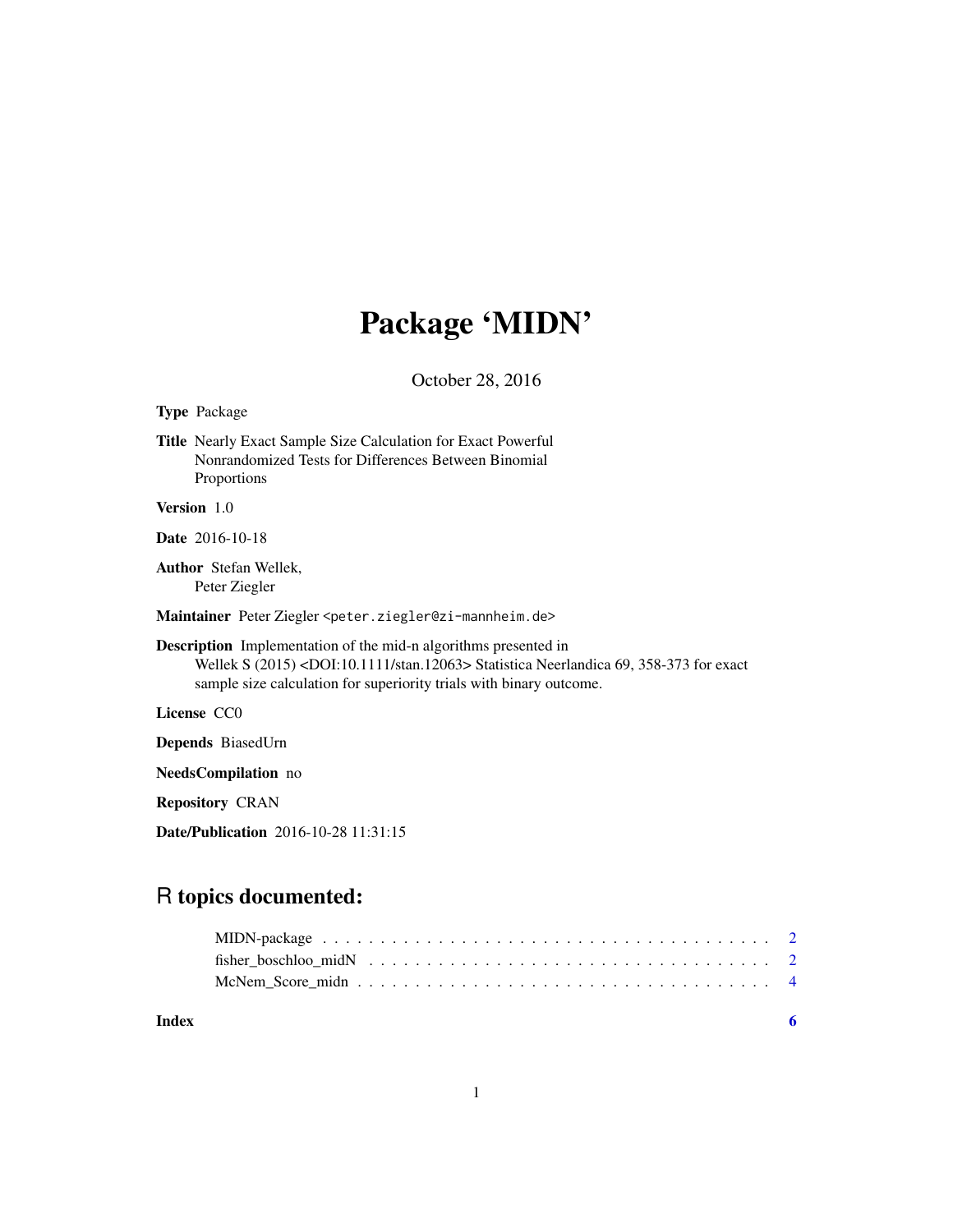<span id="page-1-0"></span>

#### Description

Implementation of the mid-n algorithms presented in Wellek S (2015) Statistica Neerlandica 69, 358-373 for exact sample size calculation for superiority trials with binary outcome.

#### Author(s)

Stefan Wellek <stefan.wellek@zi-mannheim.de> Peter Ziegler <peter.ziegler@zi-mannheim.de>

Maintainer: Peter Ziegler <peter.ziegler@zi-mannheim.de>

#### References

Wellek S: Nearly exact sample size calculation for powerful nonrandomized tests for differences between binomial proportions. Statistica Neerlandica 69 (2015), 358-373.

#### Examples

```
result1 <- fisher_boschloo_midN(0.025,0.0001,0.95,0.8,0.8,2,1)
POWEX <- result1[5]
result1 # shows values of vector result1
POWEX # shows value of POWEX
result2 <- McNem_Score_midn(0.025,0.0001,0.585,0.315,0.9)
POWEX <- result2[3]
result2 # shows values of vector result2
POWEX # shows value of POWEX
```
fisher\_boschloo\_midN *Nearly exact sample size calculation for the Fisher-Boschloo test for differences between independent binomial proportions*

#### Description

The function computes the exact sample sizes required in the randomized UMPU test and its conservative nonrandomized version for attaining prespecified power. In a final step, the mean of both quantities is output as an nearly exact value required in the Fisher-Boschloo test, a powerful nonrandomized version of the exact Fisher-type test.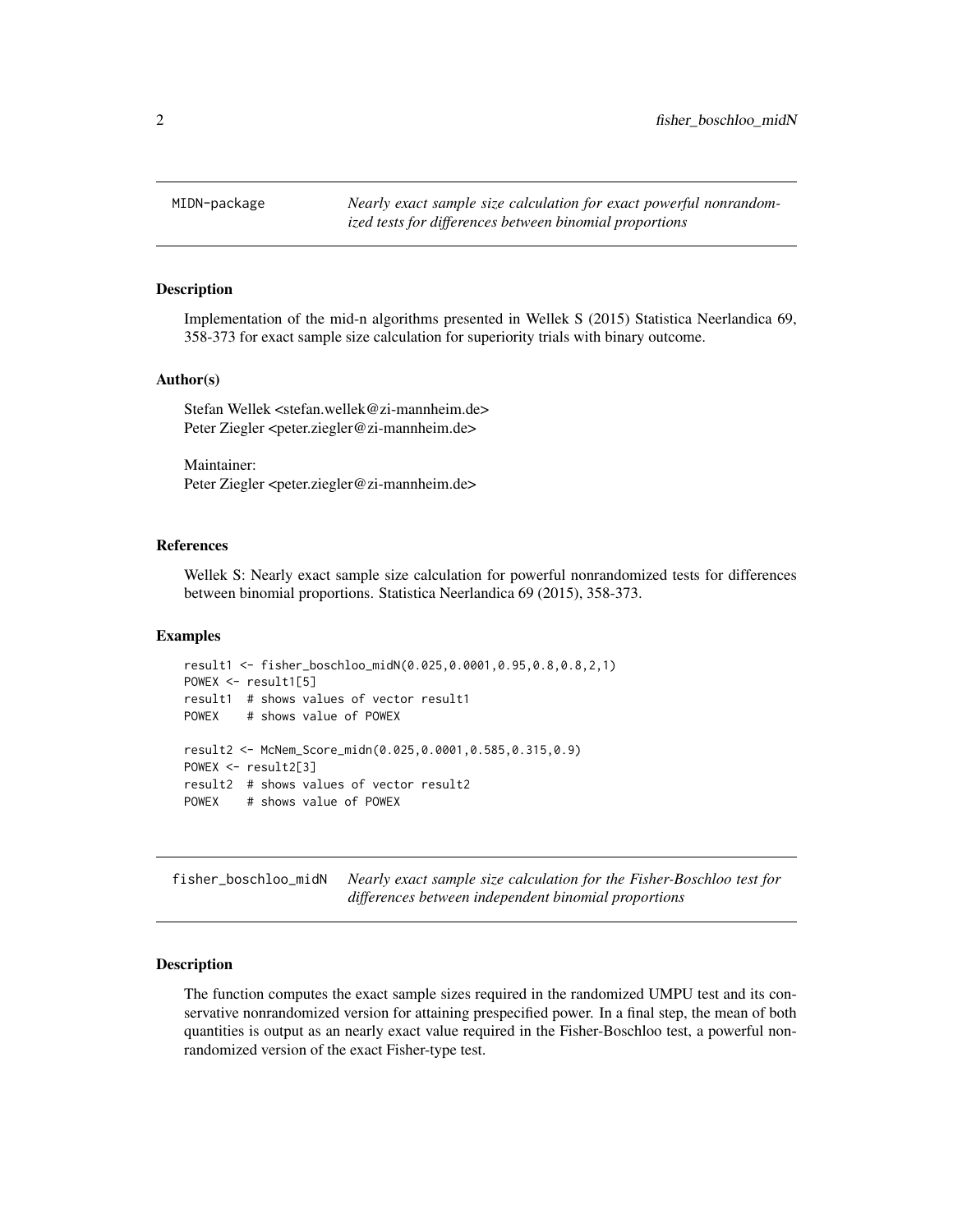#### Usage

fisher\_boschloo\_midN(alpha, SW, p1, p2, POWO, mton\_a, mton\_b)

#### Arguments

| alpha          | target significance level                                                                                             |
|----------------|-----------------------------------------------------------------------------------------------------------------------|
| <b>SW</b>      | step width for increasing p2 in the search for the size of a given critical region<br>in the sample space of $(X, Y)$ |
| p1             | true value of the responder rate for Population 1                                                                     |
| p <sub>2</sub> | true value of the responder rate for Population 2                                                                     |
| <b>POWO</b>    | power to be obtained against the alternative $(p1,p2)$                                                                |
| $mton_a$       | desired ratio of sample sizes: numerator                                                                              |
| $mton_b$       | desired ratio of sample sizes: denominator                                                                            |

#### Value

| mstart       | initial value of 1st sample size                                               |
|--------------|--------------------------------------------------------------------------------|
| nstart       | initial value of 2nd sample size                                               |
| Mex          | size of Sample 1 for randomized UMPU test                                      |
| Nex          | size of Sample 2 for randomized UMPU test                                      |
| <b>POWEX</b> | power of randomized UMPU test attained with m=Mex,n=Nex                        |
| Mnr          | size of Sample 1 for conservative nonrandomized Fisher-type test               |
| <b>Nnr</b>   | size of Sample 2 for conservative nonrandomized Fisher-type test               |
| <b>POWNR</b> | power of conservative nonrandomized Fisher-type test attained with m=Mnr,n=Nnr |
| $midM_m$     | nearly exact size of Sample 1 for Boschloo-Fisher test                         |
| $midN_n$     | nearly exact size of Sample 1 for Boschloo-Fisher test                         |

#### Author(s)

Stefan Wellek <stefan.wellek@zi-mannheim.de> Peter Ziegler <peter.ziegler@zi-mannheim.de>

#### References

Wellek S: Nearly exact sample size calculation for powerful nonrandomized tests for differences between binomial proportions. Statistica Neerlandica 69 (2015), 358-373.

#### Examples

```
result1 <- fisher_boschloo_midN(0.025,0.0001,0.95,0.8,0.8,2,1)
POWEX <- result1[5]
result1 # shows values of vector result1
POWEX # shows value of POWEX
```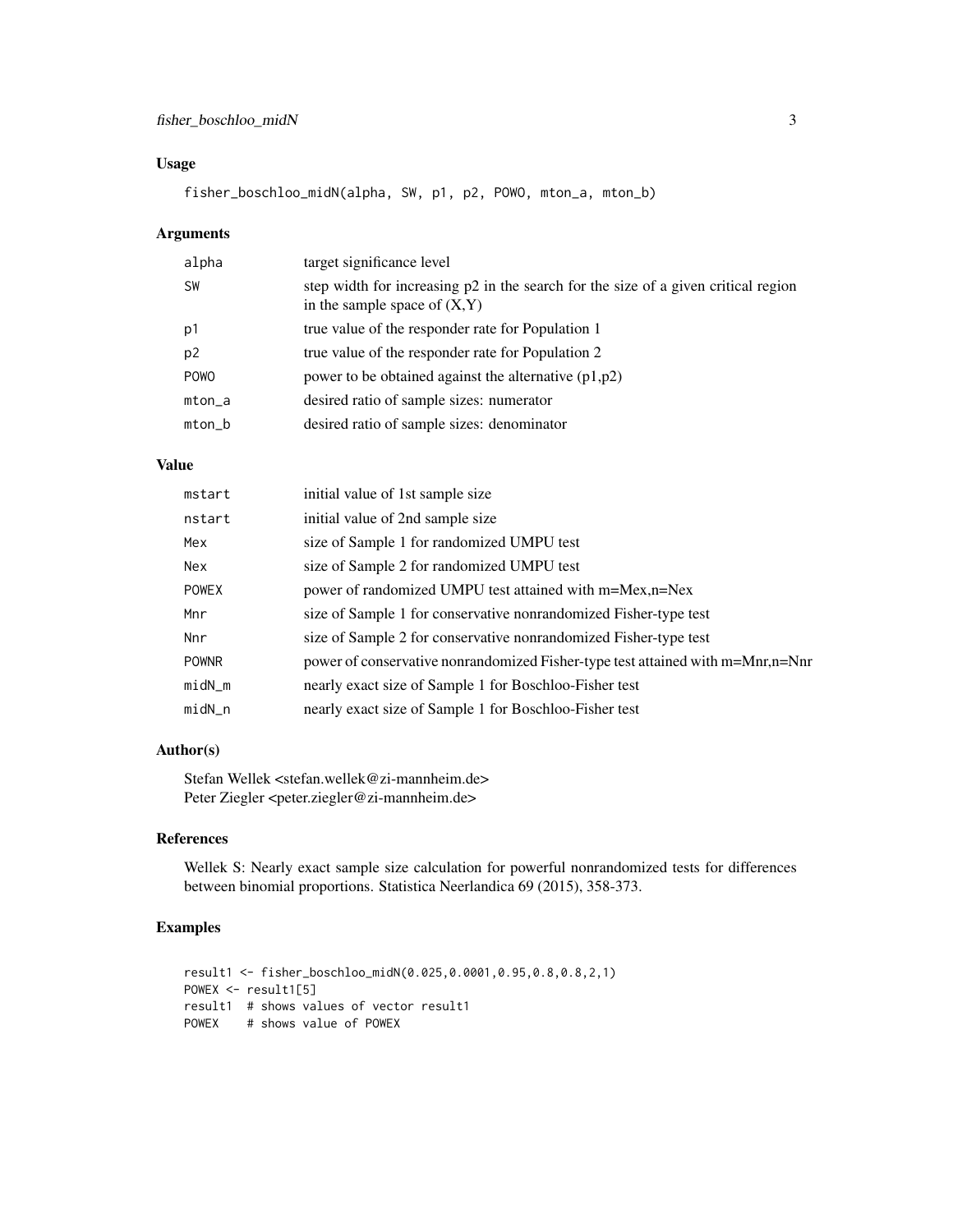<span id="page-3-0"></span>McNem\_Score\_midn *Nearly exact sample size calculation for the level-corrected score test for differences between binomial proportions estimated from paired data*

#### Description

Again, the function computes the exact sample sizes required in the randomized UMPU test and its conservative nonrandomized counterepart for attaining prespecified power. However, in contrast to the parallel group setting, the midpoint of the interval between these two numbers shall now used as an nearly exact value of the number of pairs to be observed in the asymptotic test based on the score-statistic corrected for possible exceedances of the nominal significance level.

#### Usage

McNem\_Score\_midn(alpha, SW, ppl, pmi, POWO)

#### Arguments

| alpha     | target significance level, 1-sided                                                                                                                                                   |
|-----------|--------------------------------------------------------------------------------------------------------------------------------------------------------------------------------------|
| <b>SW</b> | width of search grid for determining the size of a given critical region in the<br>sample space of N+ [= number of pairs with $(Xi,Yi) = (1,0)$ ] and N0 [= number<br>of tied pairs] |
| ppl       | true value of $Pr[(X,Y) = (1,0)]$                                                                                                                                                    |
| pmi       | true value of $Pr[(X,Y) = (0,1)]$                                                                                                                                                    |
| POWO      | power to be attained in the level-corrected score test against the alternative<br>(ppl,pmi)                                                                                          |

#### Value

| nstart       | initial value for the iteration algorithm                           |
|--------------|---------------------------------------------------------------------|
| <b>Nex</b>   | sample size required in the exact randomized McNemar test           |
| <b>POWEX</b> | power of the exact randomized McNemar test performed with Nex pairs |
| Nnr          | sample size required in the conservative nonrandomized McNemar test |
| <b>POWNR</b> | power of the nonrandomized McNemar test performed with Nnr pairs    |
| $mid_n$      | midpoint of the interval [Nex, Nnr], rounded to the next integer    |

#### Author(s)

Stefan Wellek <stefan.wellek@zi-mannheim.de> Peter Ziegler <peter.ziegler@zi-mannheim.de>

#### References

Wellek S: Nearly exact sample size calculation for powerful nonrandomized tests for differences between binomial proportions. Statistica Neerlandica 69 (2015), 358-373.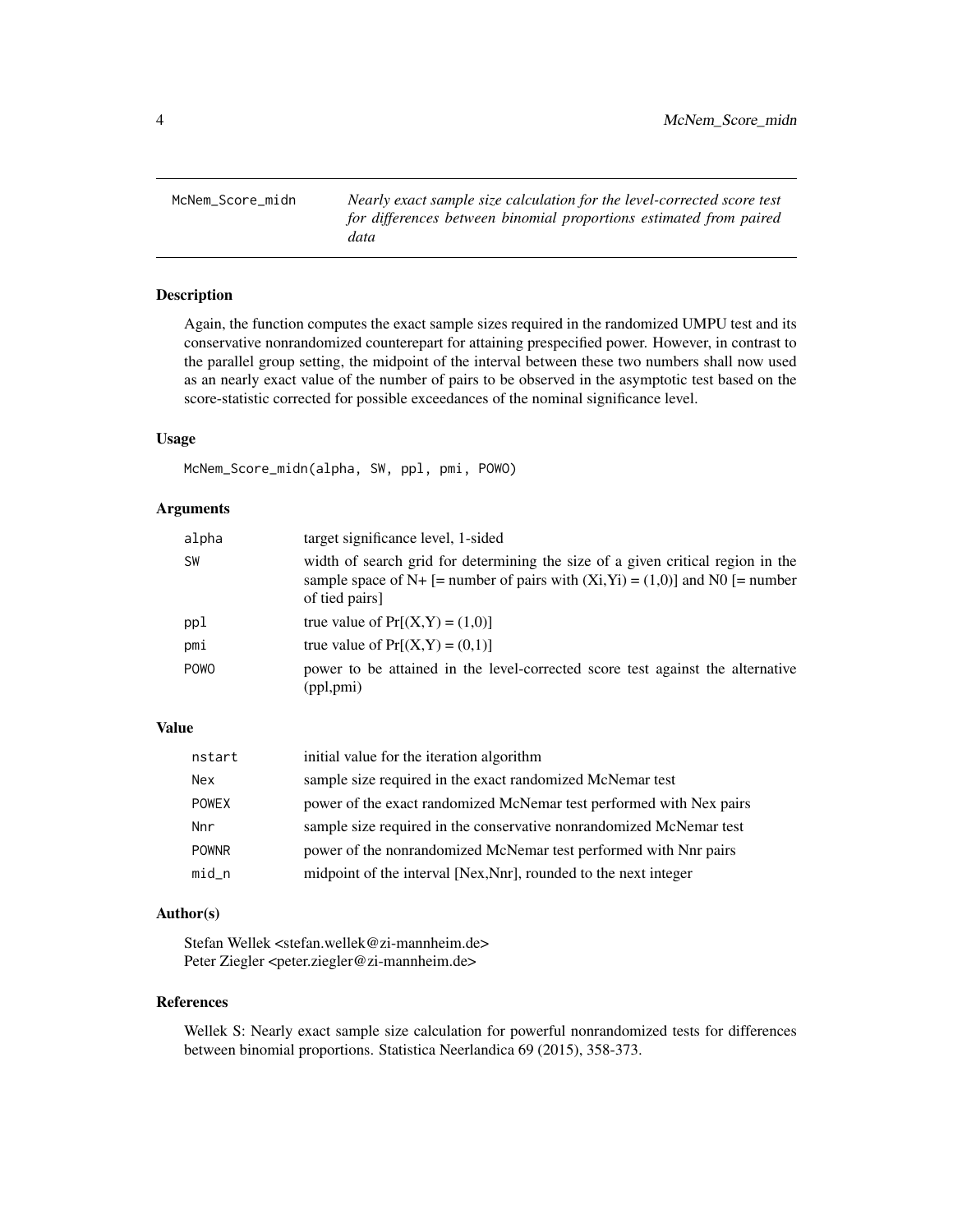### McNem\_Score\_midn 5

#### Examples

```
result2 <- McNem_Score_midn(0.025,0.0001,0.585,0.315,0.9)
POWEX <- result2[3]
result2 # shows values of vector result2
POWEX # shows value of POWEX
```